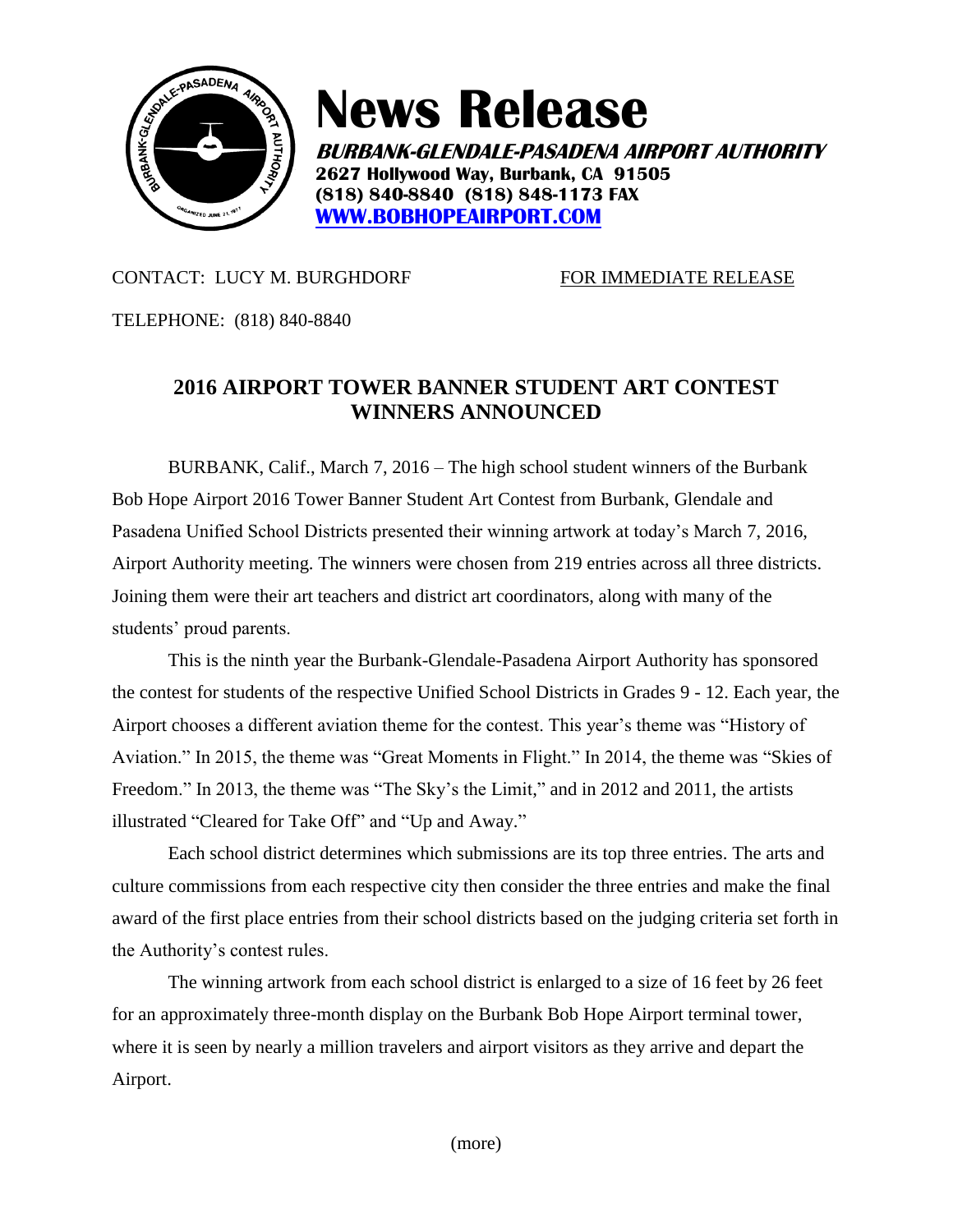### AIRPORT TOWER BANNER ART CONTEST 03/07/16 2-2-2-2-2

Since the contest's inception nine years ago, \$22,500 has been awarded to each school district in honor of the winning entries, with the stipulation that the award be used to help support and promote the districts' education programs for the arts. This year, each district will receive another \$3,000, bringing the total to \$25,500 for each school district.

The winning entries displayed on the tower are rotated among Burbank, Glendale, and Pasadena. This year, Burbank Unified School District's winning banner, created by 11<sup>th</sup> grader Taylor Castile from Burbank High School, will be the first to be displayed on the tower, beginning June 2016:



1<sup>st</sup> Place: Taylor Castile Burbank High School, Burbank Unified School District Instructor: James Bentley

Glendale Unified School District's winning banner, created by  $12<sup>th</sup>$  grader Austin White of Crescenta Valley High School, will be displayed beginning January 2017:



1<sup>st</sup> Place: Austin White Crescenta Valley High School, Glendale Unified School District Instructor: Sarah Wiggins

(more)